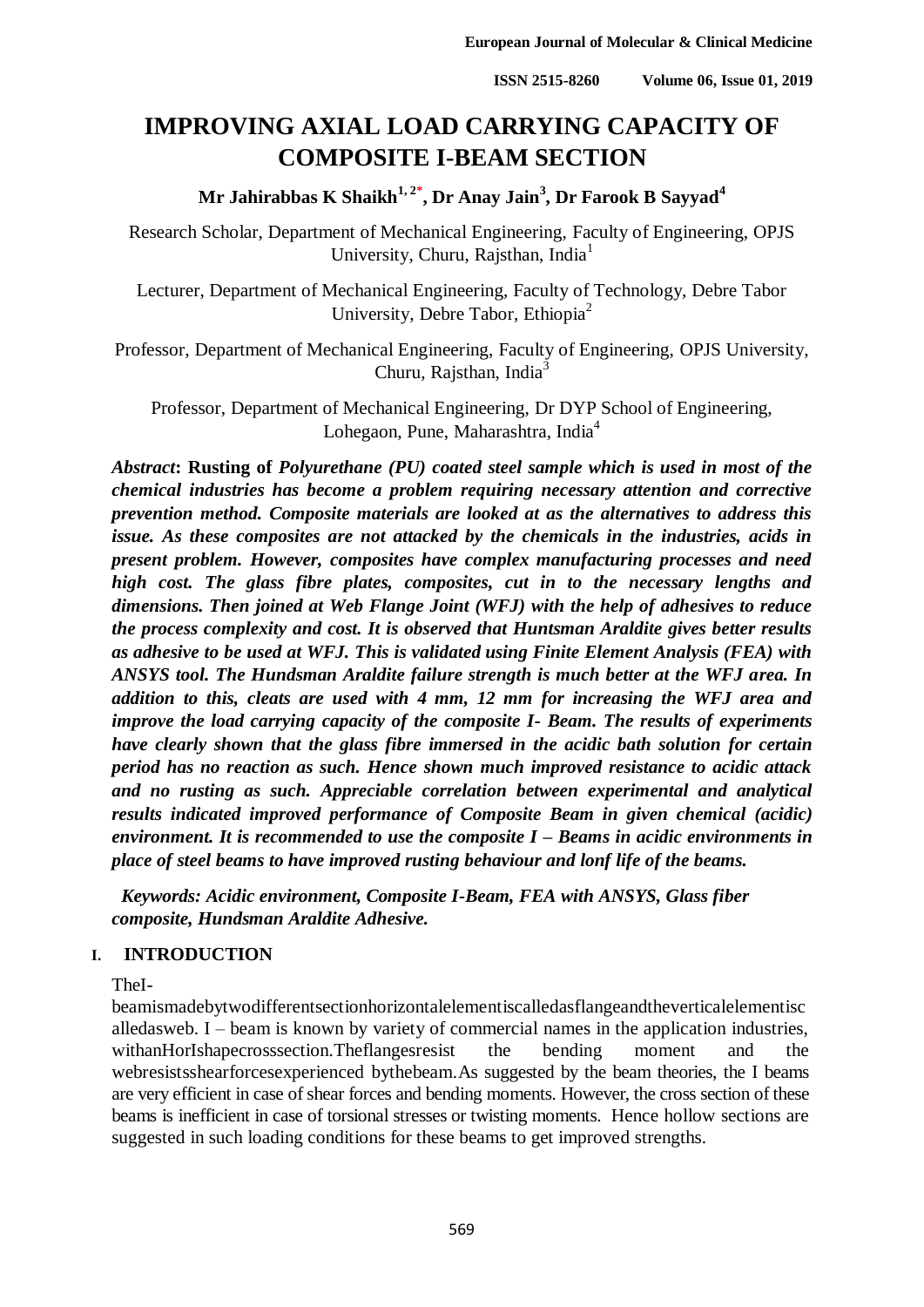There are two different processes used to make the I-beam sections. 1. Plate girder made by welding plates. 2. Rolled I-beam, made by extrusion,coldrolling,hotrolling.The major application areas of these beams are construction work in civil engineering work,mechanicalindustry,chemical,and automobile. In the present proposed work, I-beam which is used in chemical factory for stirrer mounting mechanism, is subjected to study.Fig.1showsthatthegeometryofI-

beamistakenfromISMB80standardforusingthesampleofstirrermountingmechanism. Height of the I-beam is 80 mm, flange width 50mmand Web and Flangethicknessis 5 mm.

Construction work, chemical industry, aircraft industry, automobile bodies are the major application areas where I beam are the structural members. In larger sections this I-beam is made up of steel withPU coating Web-flange junction of that beam is joining bywelding or nut bolt joint. This I beam is completely immersedintotheacid, named benzoinicacid. After certain duration, the PU coating shows rusting, as a result of reaction of the acidic environment with the base steel. This affected beam loses its utility and becomes a waste, cannot be used for any other application in future. Hence, as an alternative to this, the I-Beamwithcompositebeam., made upofepoxyglass fiber material. However, the failure is mostly observed at the Web Flange Joint.



Fig.1.GeometryofIBeammodel

Adhesives are used to prevent this problem occurrence.Therearetwotypeadhesivesused1<sup>st</sup>isAraldite2015and2<sup>nd</sup>isHuntsmanaraldite. A choice is made between these two adhesives. The stirrer and it's motor are mounted on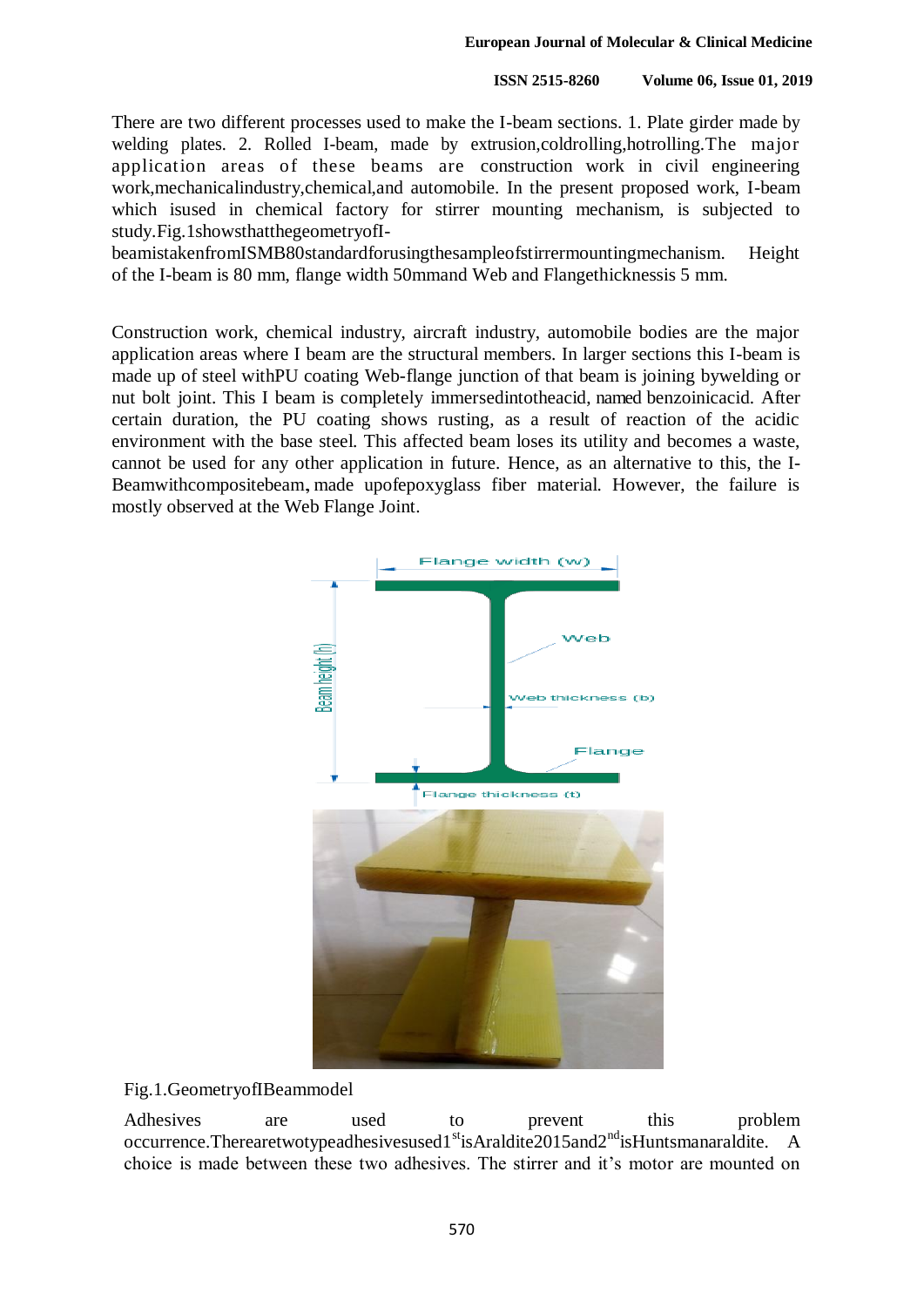that beamandstirreris rotated at5-6rpm. The beam observed to be failing after some time at WFJ, the complete structure is immersed is inside the acidic solution. The area at the joint is less and causing more stress concentration, which leads to failure. Hence it is suggested to use cleats of 4 mm, 12 mm, 16 mm at the joint to increase the area and cause more strengthening.

#### **II. METHODOLOGY**

The main object of this research work is to obtain thestructuralthe design of Ibeam, usingreinforcedepoxyglassfibercompositematerials. This will address theproblemofchemicalreaction with steel. This will eliminate the WFJ failure with application of theadhesive.The mathematical calculations are carried out,usingthe empirical relations and conventional design formulae. A model is constructed to simulate the geometry and material properties of composite I Beam. This model is adapted as Finite element model in ANSYS workbench. Finemesh with higher order element is generated to achieve themeshconvergence.This epoxy glass fiber composite I beammodelisanalysed usingANSYSworkbench.

#### **III. PROBLEMSTATEMENT**

It is observed in normal practice, that, the I beam is completely immersed into the acid. This acid is benzoinic acid and after some time the PU coating isshowing rust on its surface.Thisis effect of reaction of the acid with I beam material i.e. steel.

As we know in I beam structure, shear resistance is provided by the web while the bending moments are resisted by theflanges. Most of the times failure occurs at joint section of web and flange, known as web – flange joint (WFJ). Hence, this WFJ is an essential part of analysis in identifying the failure cause and its remedial action.

Hence this paper attempts to findoutthedesign of structuralIbeam,using reinforced epoxy glass fiber composite materials. As epoxy glass fiber is resistant to the acidic attack. This will address the issue of chemical reaction between the acid and the steel. TocalculatethestressandforceofcompositeIbeamatweb-flangejunctionusingFEanalysis.The failure strength of WFJ is improved by using Huntsman araldite.

#### **IV. NUMERICALFORMULATION**

The type of the composite I-beam in simply supportedtype. I-beam is taken from ISMB 80 standard to be used assample of stirrer mounting mechanism. Height of the Ibeamis80mm,flangewidth50mmandWebandFlangethickness5 mm. These dimensions are used for calculating the cross sectional area andthe stressgenerated at Web – Flange - Joint.

| <b>Bea</b> | Heigh | Widthoffl Thickn |       | <b>Flang</b> |
|------------|-------|------------------|-------|--------------|
| mT         |       | ange(            | ess   | eThic        |
| ype        | ofbe  | mm)              | oWeb( | kness(       |
|            | am(   |                  | mm)   | mm)          |
|            | mm)   |                  |       |              |
| ISMB80     |       |                  | 5.    | 5.           |
|            |       |                  |       |              |

**Table-1:DimensionofcompositeI-beam**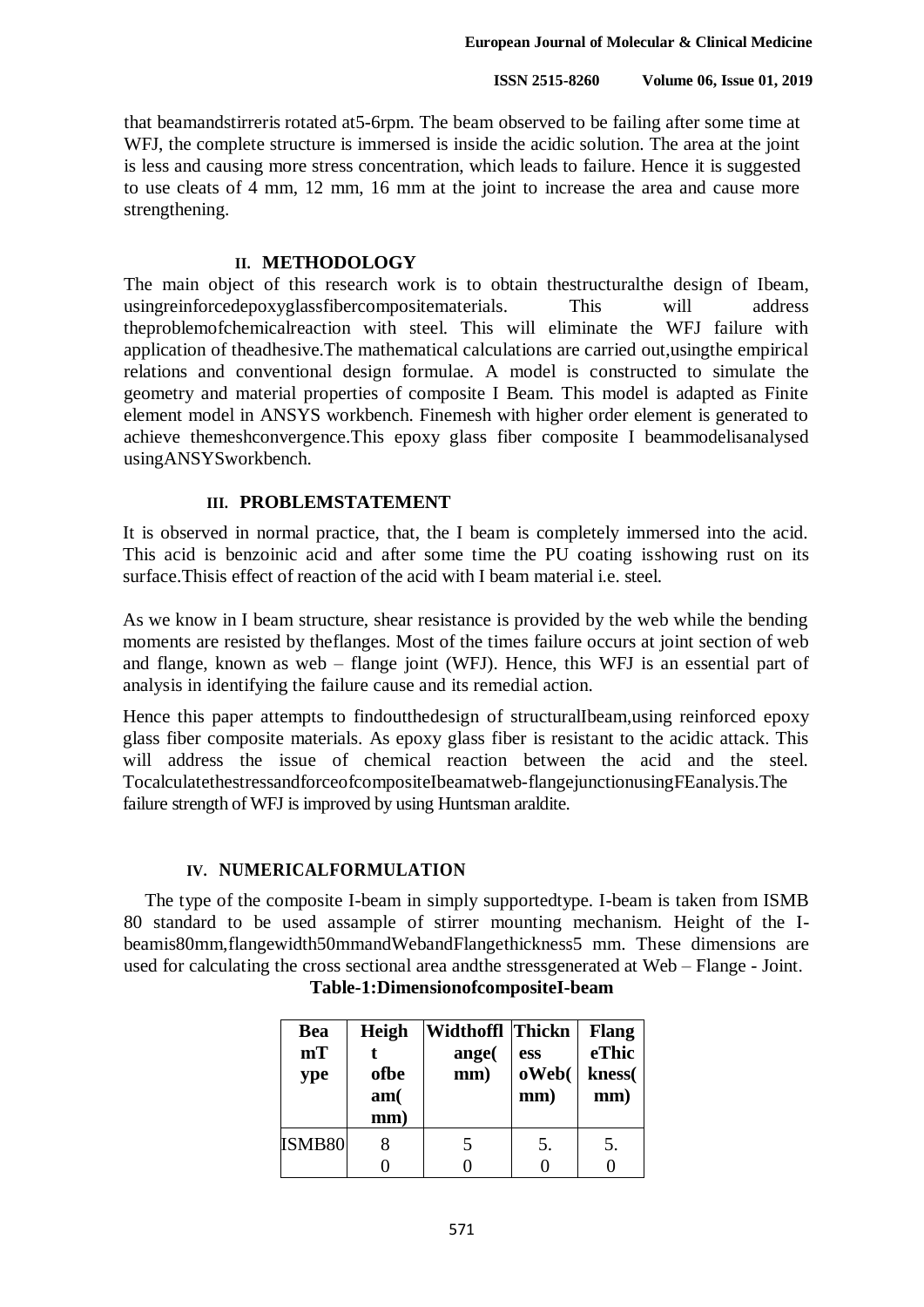As shown in above Table 1 the dimension of compositeI-beam.ThisdimensionofI-BeamisselectedfromtheIndianstandard medium weight beam chart. This beam is ISMB 80&thisdimensionisstandard.

**1) Area of flange and web**=b\*d

Where,

 $b = b$ readth

- d =depth
- 2) **Totalareaofbeam**= $A_1+A_2+A_3$ Where,

 $A_1\&A_3$ =area of flange $A_2$ =areaofweb

**3) Total area of beam (A) = 850mm^2**

**Momentofinertia** (I)= $I_1 + I_2 + I_3$ 

 $I_1 = bd^{3/12} + A_1(Y_{max} - Y_1)$ Where,

 $Y_{\text{max}}$  = Distance from bottom to N.AY<sub>1</sub>=distance from flange bottom to

flange N.A**Momentofinertia(I)=7.646E6mm^4**

Stress=P/A

Where, P=force

A=Areaofbeam

#### **V. FINITEELEMENTANALYSIS(FEA)**

The finite element model of compositeI-beam is analysed using ANSYS. The finite element analysis techniques applied inthisworkwereexplainedinatypicalFEA.Consequently 80%-90% of the time is spent to find the best parametersettings.Finally,athreedimensional,compatibleFEAmodelwascreatedinANSYSw orkbench,andtheresultswerecomparedwith thephysicaltestresults. The geometry and material properties were same during eithr analyses to verify the accuracy of the FEA model.

#### **Material Properties**

| <b>FiberProperty</b>          | <b>GlassFibe</b> |
|-------------------------------|------------------|
|                               | rs               |
| $Diameter(\mu m)$             | $8 - 14$         |
| Density $(kg/m3)$             | 2560             |
| ModulusofElasticity(GPa)      | 'n               |
| Tensilestrength(GPa)          | $1.4 - 2.5$      |
| Elongation at fracture $(\%)$ | $1.8 - 3.3$      |

**Table-2:PropertiesofglassFiber-ReinforcementMaterials**

AsshowninaboveTable2showsthatthematerialpropertiesof material of glass fiber which is used as reinforcementmaterial.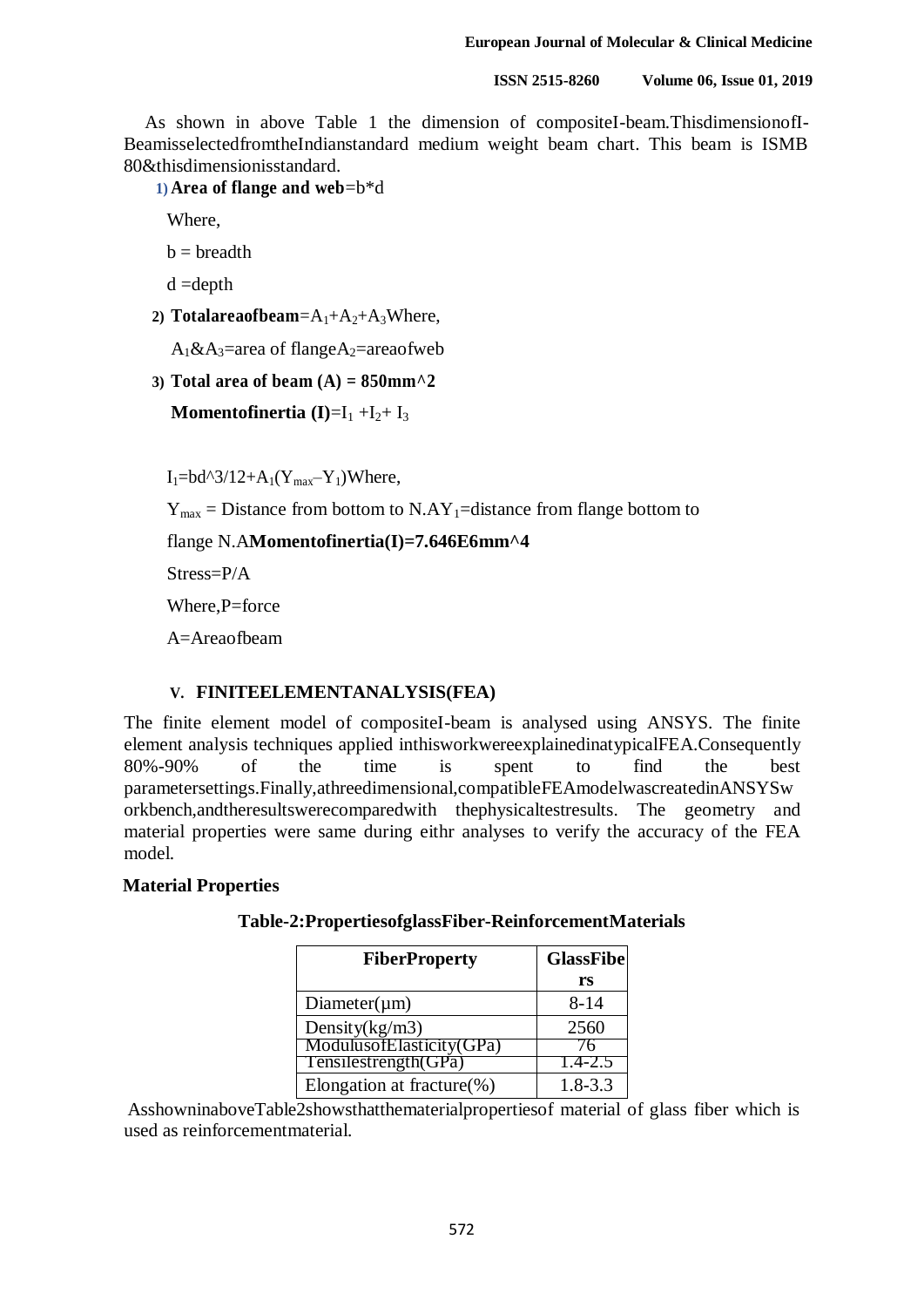| <b>MatrixProperty</b>   | poxy<br>Eл  |
|-------------------------|-------------|
| $Density(\text{kg/m3})$ |             |
| ModulusofElasticit      | $03$ -Jun   |
| y(GPa)                  |             |
| TensileStrength(G       | $0.035 -$   |
| Pa)                     | 0.10        |
| CompressiveStren        | $0.1 - 0.2$ |
| gth(GPa)                |             |
| ElongationatFractu      | $01-J$ un   |
| $re(\%)$                |             |

#### **Table-3: Properties of Epoxy matrix Materials**

As shown in above Table 3 the material properties of Epoxyand which is used as matrix material for producing the glassfiber epoxyresinmaterial.

#### FEmodelinformation:

The geometric model is built to simulate the actual stirrer mounting mechanism, as part under study.The boundary conditions also resemble to the actual loading conditions.Hence,a non-linear FEA has been carried out to to achieve the high level of accuracy. Multi-dimensionalstress - straincurve,frictionalcontactbetweenthe matingpartsandgeometricnon- linearityhasbeendefinedin FE model. ANSYS workbench is used to carry out this non-linear analysis. Firstly, finite element analysis has beencarriedoutoncurrentdesign(baselinemodel).Thefinemeshisused so asto increase the accuracy of results.

#### 2DModeling ofI-Beam:

CAD software like CREO which is used for generate 2Dmodel of the project .We can use CREO for generate theI-beam model and which is converted into IGES format.Fig2 showsthattheCreomodeloftheI-beam.



Fig.2.Creo design of I beamLoadsandBoundary conditions

This I-beam is used in acid chemical factory for stirrermounting mechanism in these flanges are are connected at thetank&theloadbearingismountedatthewebinthisoneendofbeamisfixedandloadisappliedatan otherendthisloadisthe tensile. This load is the motor and stirrer weight which ismountedattheI-beam.Loadandboundaryconditionisshowninthe Fig.3.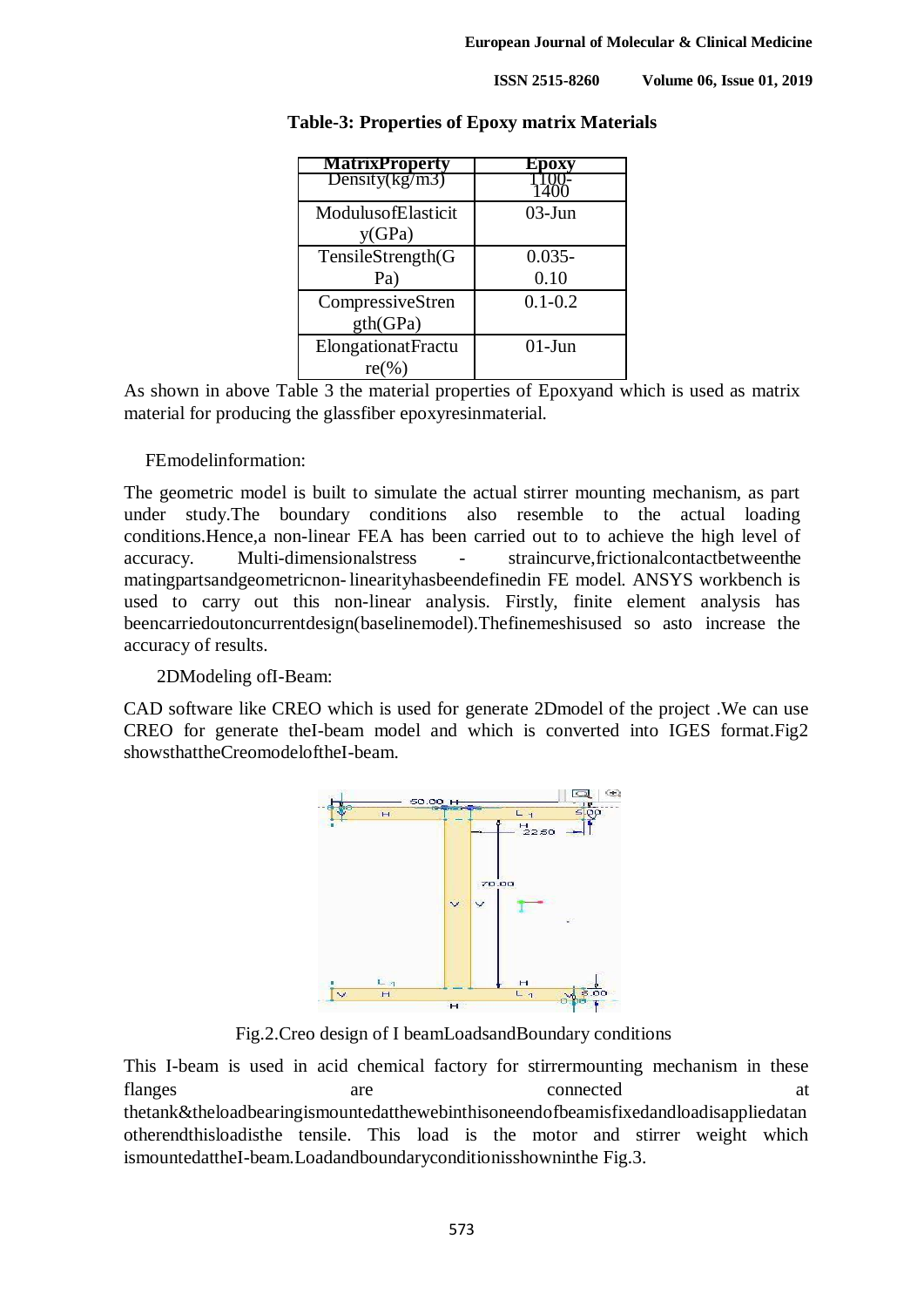

Fig. 3. Loads and Boundary conditionsAnalysisresultsof I-beammodel:

TheconventionalmodelisdevelopedintotheCREOsoftwareandthismodelconvertedintoIGE Sformatwhichisimported into the ANSYS software for the analysis purpose.There are two adhesive used for joining the WFJ 1st one isAraldite2015and2ndoneisHundsmanaralditeandthenfindoutwhichbetter forjoiningWFJ ofcompositeI-beam.

I-BeamwithAraldite 2015 Adhesive:



Fig.4.VonmissesstresswithAraldite2015

The above Fig.4 shows the Von Mise stress plot. The maxVon mise stress occurred on WFJ is 10.79 MPa and loadcarryingcapacityis14945N.

I-Beam with Huntsman Araldite Adhesive

FollowingFig.5showstheVonMisestressplotandmaxloadcarring capacity plot. The max Von mise stress occurred onWFJ is10.363 MPaandload carryingcapacityis15269 N.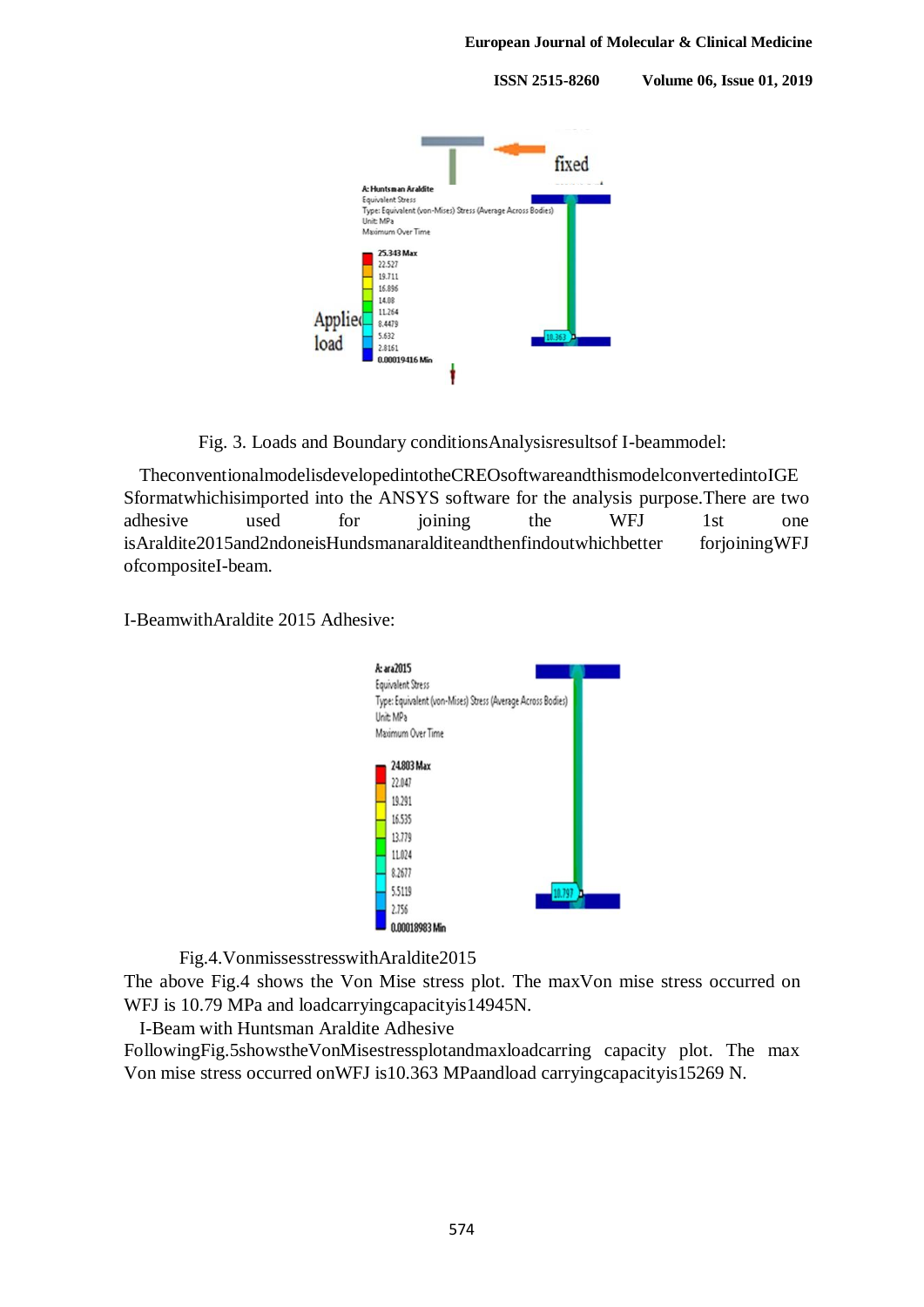Fig.5VonmissesstresswithHundsmanaralditeAnalysisresultsof nonlinearmodel

Now in this step, FE model is solved by considering thetwodifferentadhesivewithcompositeI-beam.Table.4showsthat the maxi stress concentration at WFJ of the I-beam withAraldite2015and Hundsmanaraldite.

| Sr.<br>No | <b>I-Beamwith</b><br>adhesive | <b>Stress</b><br>(MPa) |
|-----------|-------------------------------|------------------------|
|           | Araldite2015                  | 10.79                  |
|           | Hundsmanarad                  | 10.36                  |
|           | ite                           |                        |

Table-4:StressconcentrationatWFJ of I-Beam



#### **Fig.6. Stress concentration of I-beam at WFJ withadhesive**

AsshowninaboveFig.6thegraphicalrepresentationofstressconcentrationofI-beamat WFJ withadhesive.

From above Table 4 and Fig.6 shows that thehundsmanaraldite is better adhesive material as compare to the araldite2015 because its stress concentration at WFJ is less and loadcarryingcapacityismore.StressconcentrationAtWFJoftheHundsman araldite is 10.36 MPa and Araldite 2015 is 10.79MPa and force capacity of Hundsman araldite 15269 N andAraldite2015is14945.

In this I-beam structure there is less area ofjoining at WFJthen the beam is failure at the junction to avoid this problemwe can use the extra cleat which dimension is 4mm and 16mmwhich is available in the market for incresing the area ofjioning which is increas the load carrying capacity of thebeam.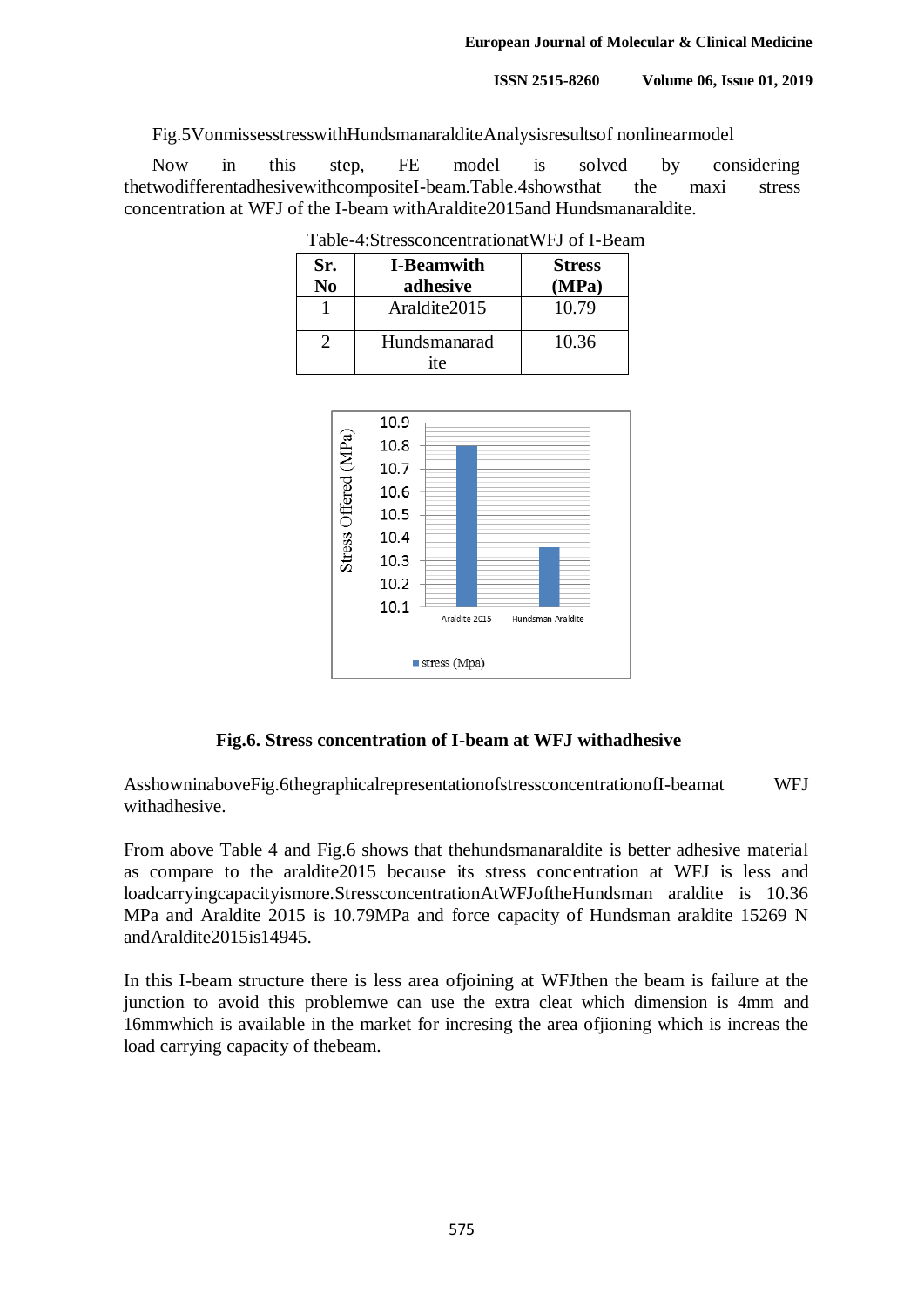

#### **I-BeamwithHundsmanAralditeand4mmCleat**

#### **Fig.7StressofI-beamHundsmanaralditewith 4mmcleat**

As shown in above Fig.7the Von Mise stress plot. The maxVon misestress occured on WFJ is 12.96 MPa and loadcarringcapacityis17018N.

I-BeamHundsmanAralditeAdhesivewith12mmCleat



#### **Fig.8StressI-beamHundsmanaralditewith12mmcleat**

AsshowninaboveFig.8theVonMisestressplot.ThemaxVon misestress occurred on WFJ is 13.64MPa and loadcarryingcapacityis18602N.

|  |  |  |  |  | Table-5: Stress carrying capacity of composite I-beam with Huntsman araldite |  |
|--|--|--|--|--|------------------------------------------------------------------------------|--|
|  |  |  |  |  |                                                                              |  |

| <b>Sr.N</b> | <b>I-Beamspecimen</b><br>withdifferent<br>sizecleat | <b>Stress</b><br>(MPa) |
|-------------|-----------------------------------------------------|------------------------|
|             | I-Beam                                              | l 7. yn                |
|             | WithHundsmanAraldit                                 |                        |
|             | e,4mmCleat                                          |                        |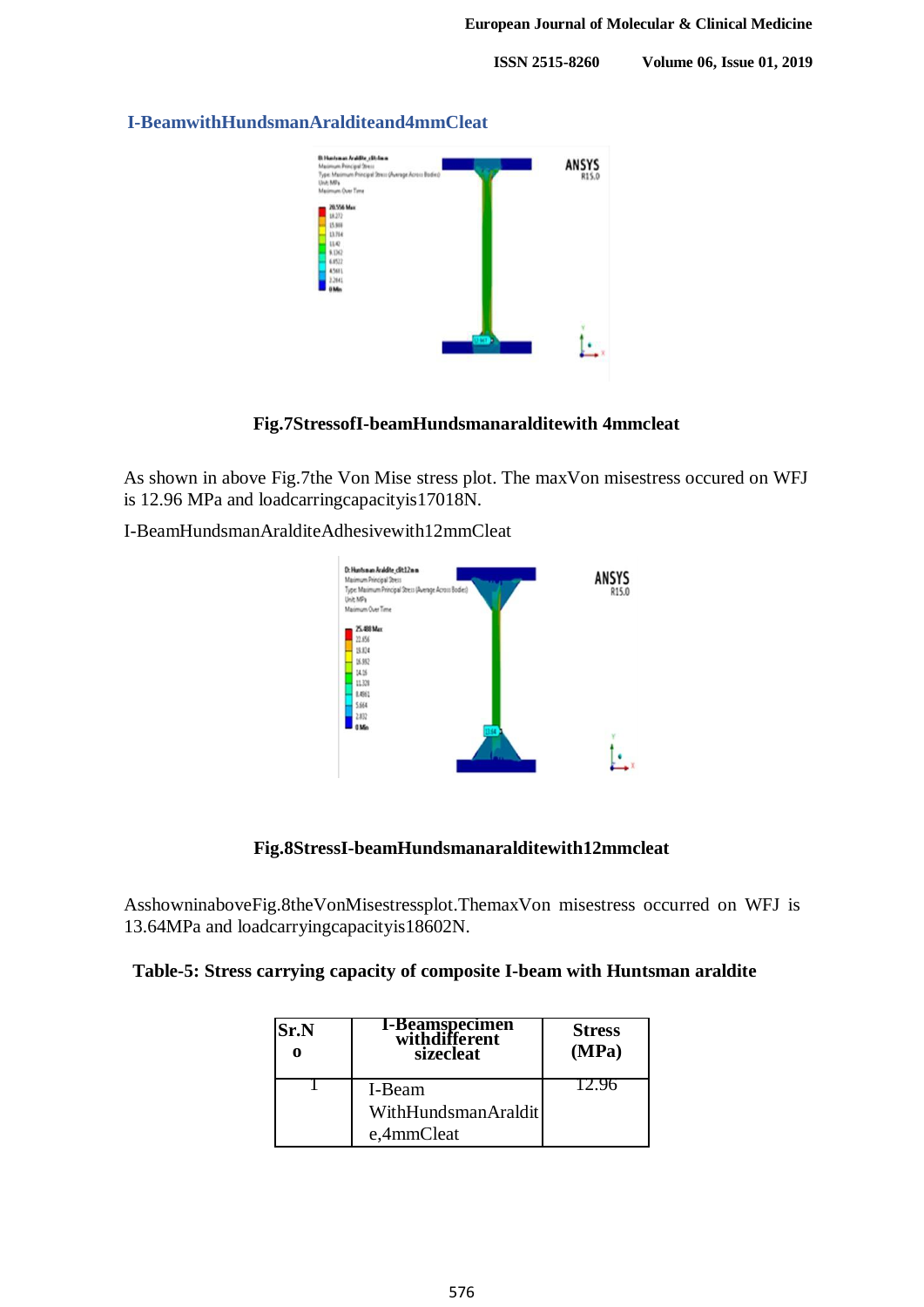

As shown in above Table.5 the maximum stress carrying capacityofcompositeIbeamhuntsmanaralditewith4mmand12mmcleat.



#### **Fig.9.StresssustainedbyI-BeamHundsmanaralditewith4mmand12 mmcleat**

AsshowninaboveFig.9thegraphicalrepresentationofstresscarryingcapacityofIbeamwith4mmand

12mmcleat.FromtheTable.5andFig.9showsthatwhenweincreasethesizeofcleat then the stress and load carrying capacity of beamincreases.

#### **I. PHYSICALTESTING:**

As shown in Fig.10 the Universal Testing Machines (UTM):InthisprojectwearechooseUTMforphysicaltestingofthespecimen. UTM is used for taking four type of material testandmyprojecttestistensiletest.UniversalTestingMachinesarenamedBecausetheycanperfor mmanydifferentvarietiesof test on the material. Another name UTM is materialtesting machine and machine can used to test tensile andcompressive properties of materials.Theycan perform thevariousoperationonsamemachinesuchastension,compression, bending etc to examine mechanical propertiesof the material this type of machine is called as UTM. Thereare two type of machines available in market like singlecolumn and two column in our project using two columnmachine.Digitaldisplayandextensometersareusedformeasuringtheforceanddeformati onwhichcanalsopresentedingraphicalformincomputeroperated machine.These machines are widely used in industry and allmaterialtestinglaboratory.

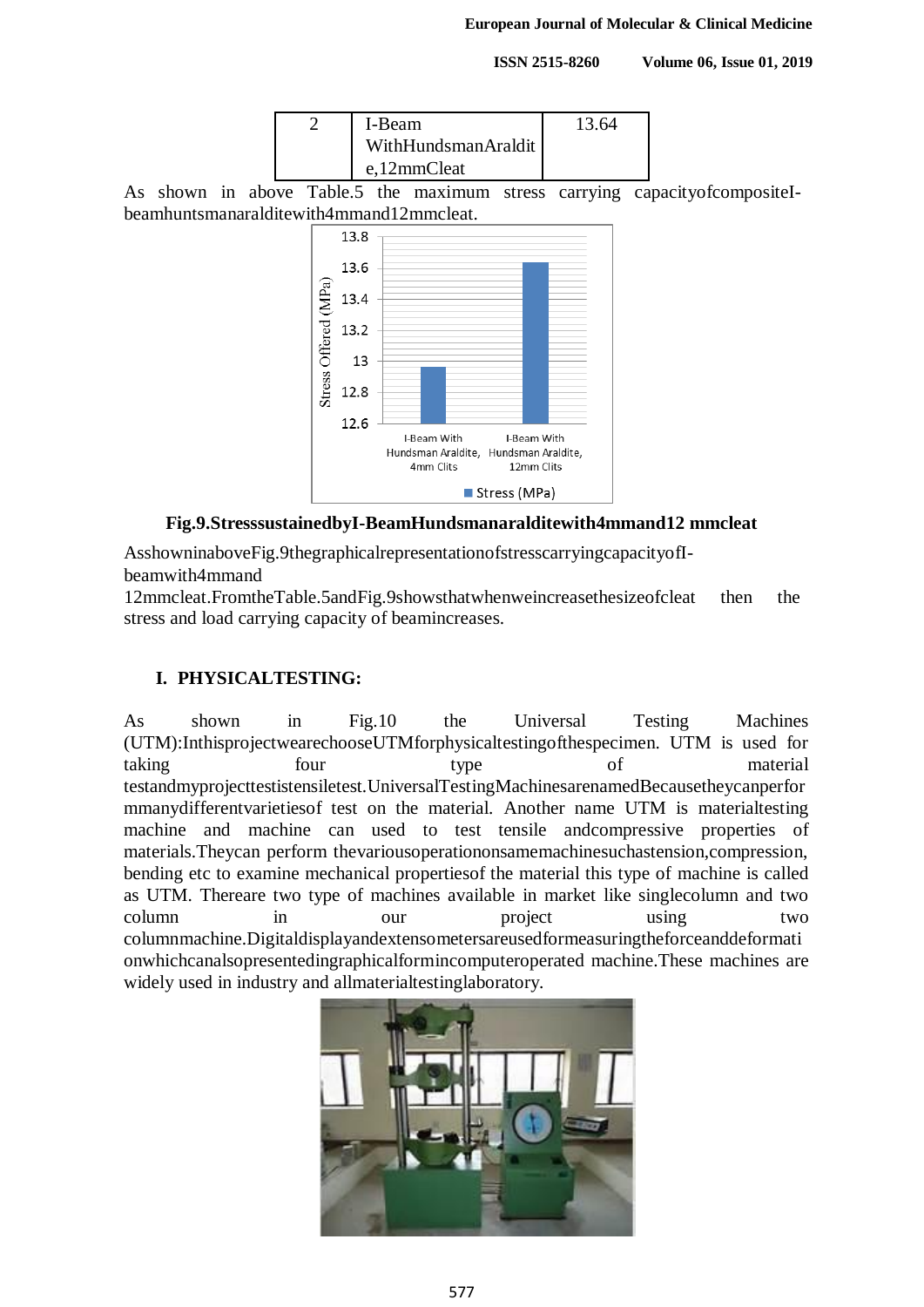

#### **Fig.10. Experimental set up for tensile test of I-Beam UTM Fig.11 Manufactured sample of I-Beam**

As shown in aboveFig.11 the actual manufactured specimenofI-beamand whichisusedforthetesting.

#### **1st Sample I-beam with adhesive araldite 2015**

As shown in below Fig.12 and Fig 13 the composite I-beamwith araldite 2015 before and after testing. Test is a tensiletesttheloadisapplied tohydraulicpressure



**Fig.12. I-beam with adhesive araldite 2015 before test**



**Fig.13.I-beam with adhesivearaldite 2015 after test2ndSampleIbeamwithadhesiveHuntsmanaraldite**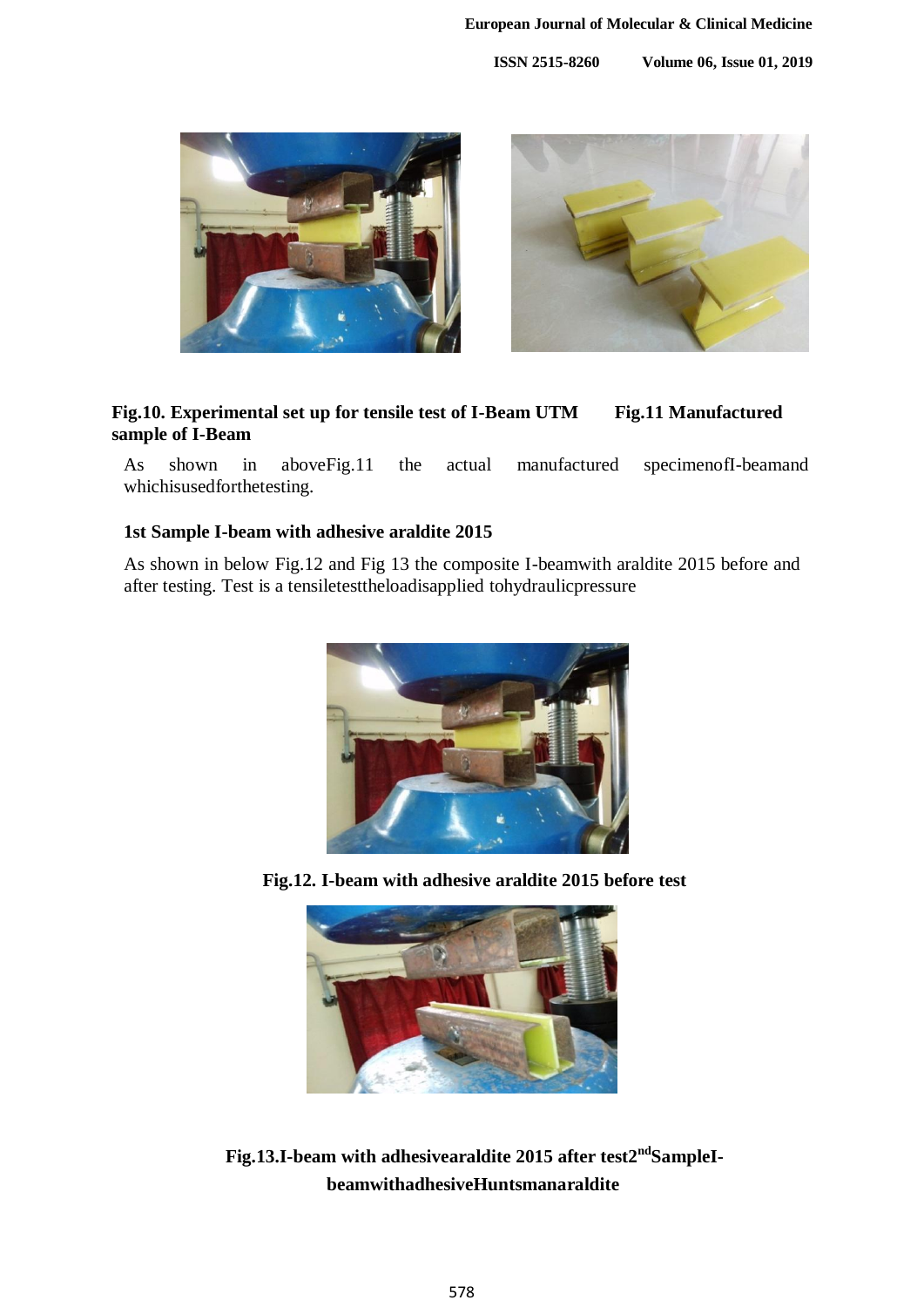AsshowninbelowFig.14andFig15thecompositeI-beamwithHuntsmanaralditebeforeand aftertesting.



**Fig 14.I-beam with adhesive Huntsman araldite before test**

# **Table-6:Experimental stress of I-beam**

| Sr.<br>No | <b>I-Beamwithadhesive</b> | <b>Stress</b><br>(MPa) |
|-----------|---------------------------|------------------------|
|           | Araldite2015              | 9.54                   |
|           | <b>HudsmanAraldite</b>    | 9.83                   |

AsshowninaboveTable6thestressgeneratedofmanufacturedIbeamwitharaldite2015andHuntsmanaraldite.



# **TensileTestingof3rdI-Beamspecimenwith4mmcleat**

#### **Fig.16.I-beamwith4mmcleatbeforeTest**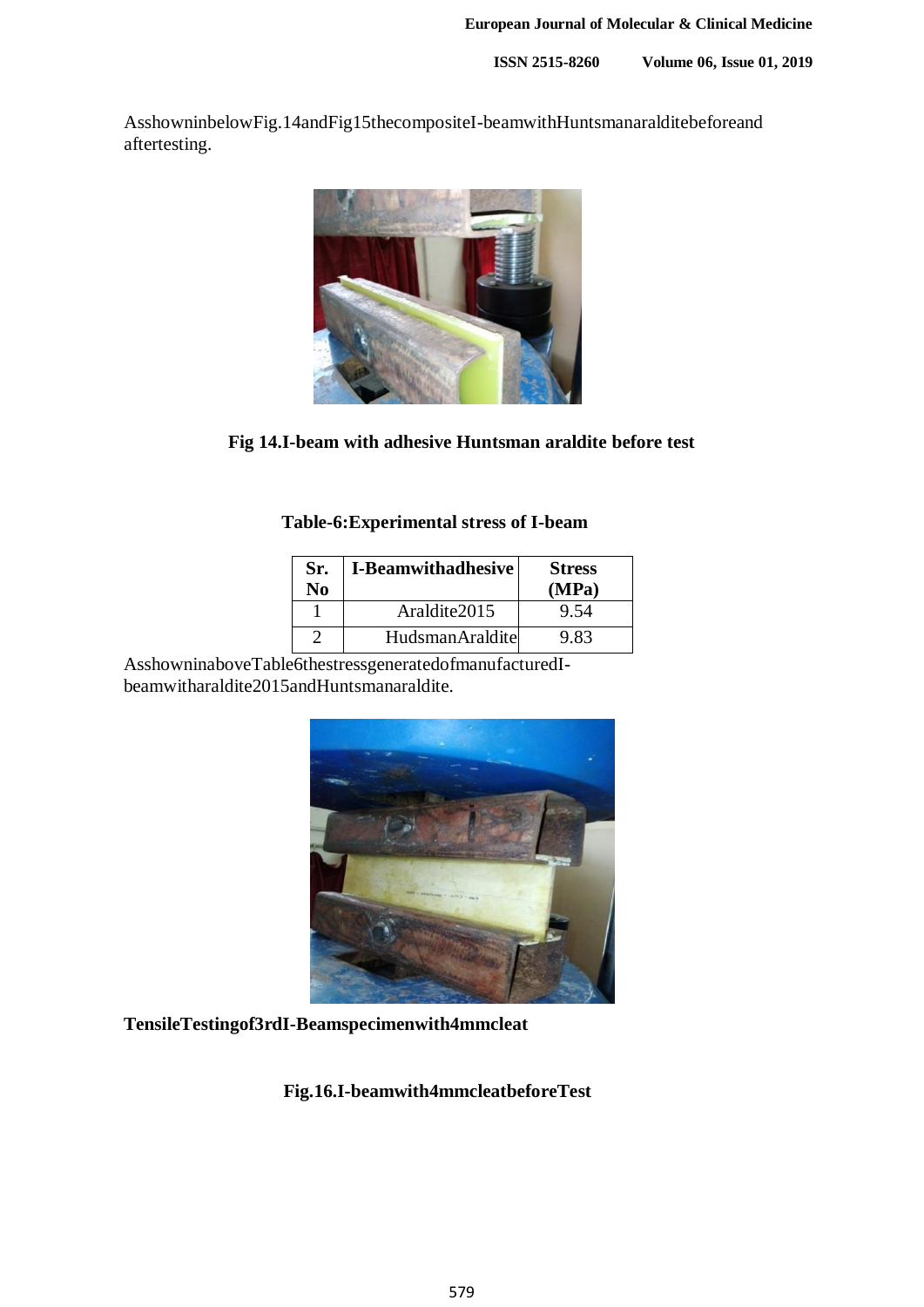#### **European Journal of Molecular & Clinical Medicine**

**ISSN 2515-8260 Volume 06, Issue 01, 2019**



# **Fig17.I-beamwith4mmcleatAfterTest**

As shown in above Fig.16 and Fig.17 the composite IbeamHundsmanaralditewith4mmcleatbeforeandaftertesting.

**Tensile testing of 4th I-Beam specimen with 12mm cleat**



**Fig.18.CompositeI-Beamwith12mmcleatbeforeTest**



**Fig.19. Composite I-Beam with 12 mm cleat After Test**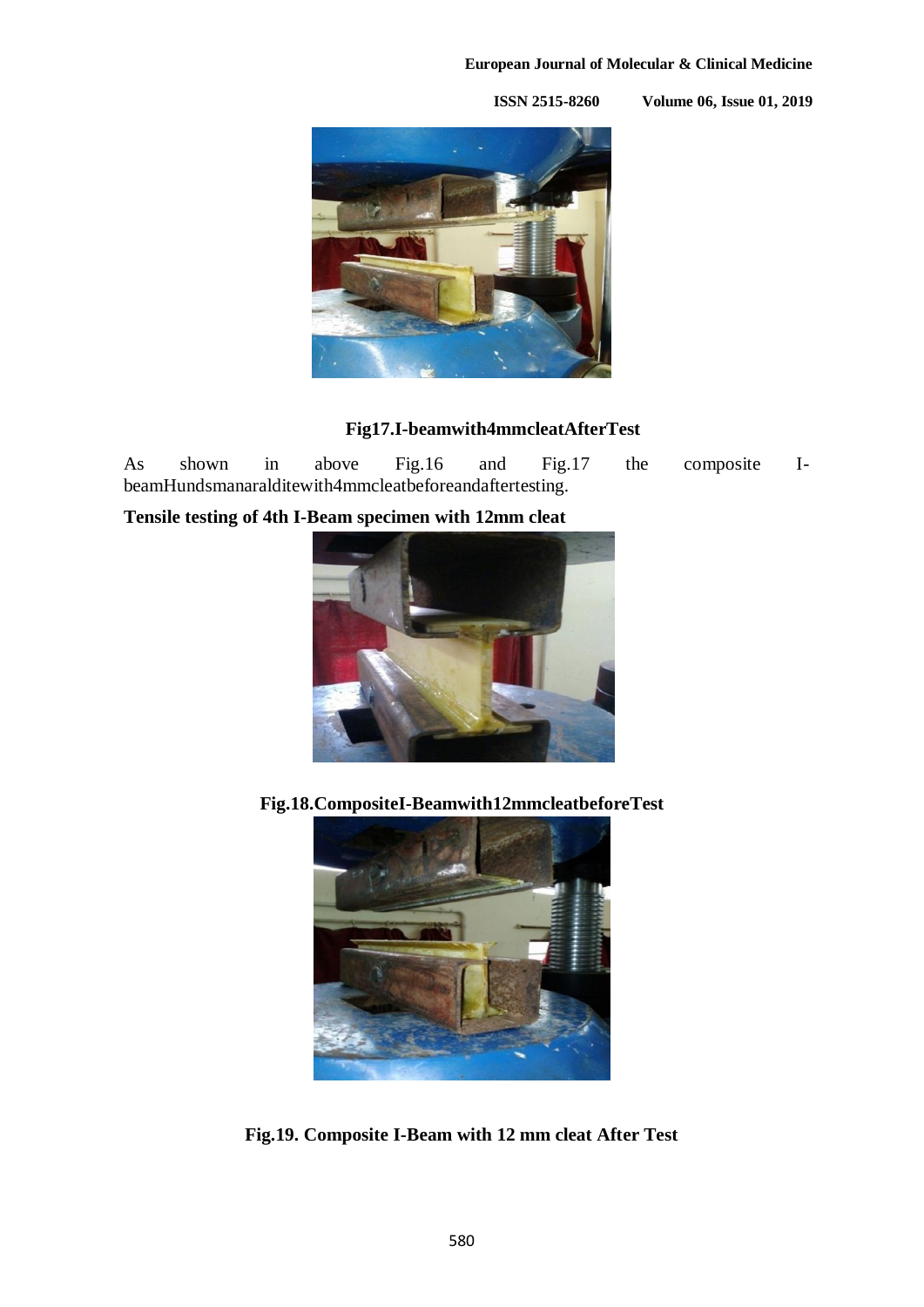AsshowninaboveFig.18andFig.19thecompositeIbeamHuntsmanaralditewith12mmcleatbeforeandaftertesting.

| Sr.<br>N <sub>0</sub>       | <b>I-Beam specimen with</b><br>different<br>sizecleat | <b>Stress</b><br>(MPa) |
|-----------------------------|-------------------------------------------------------|------------------------|
| 1                           | I-Beam with hundsman                                  | 12.06                  |
|                             | Araldite,                                             |                        |
|                             | 4mmcleat                                              |                        |
| $\mathcal{D}_{\mathcal{L}}$ | I-Beam with hundsman                                  | 12.46                  |
|                             | Araldite,                                             |                        |
|                             | 12mmcleat                                             |                        |

### **Table-7:Max stress of I-beam with cleat**

As shown in above Table 7 the maximum stress sustained byIbeamHundsmanaralditewith4mmand12mmcleat.

## **I. RESULTANDDISCUSSION**

In this study an attempt ismade to calculate the stressconcentration at WFJ ofjoint. Then numerical

formulationhasbeenestablishedwiththehelpofempiricalformulaeandanalyticallystressiscalc ulated.Thestressconcentrationcalculated byanalytical method is10.36 MPa.

| Sr.<br>N <sub>0</sub> | <b>I-Beam</b><br><b>Specimens</b><br>withAdhes<br>ive | <b>ANSYS</b><br>stress(<br>MPa) | Analytic<br>alstress<br>(MPa) |
|-----------------------|-------------------------------------------------------|---------------------------------|-------------------------------|
| 1                     | I-beam with<br>araldite<br>2015                       | 10.78                           | 9.5<br>4                      |
| 2                     | I-beam with<br>Hundsma<br>naraldite                   | 10.36                           | 9.8<br>3                      |

**Table.8:Maximum Stress concentration of I-Beam at WFJ**

Table 8 shows that the Ansys and Experimental stresssustainedby theI-beam with adhesive araldite 2015 andHundsmanaraldite .

AsshowninFig.20thegraphicalrepresentationofI-beam Ansys and Experimental stress value of I-Beam withadhesivearaldite2015and Hundsmanaraldite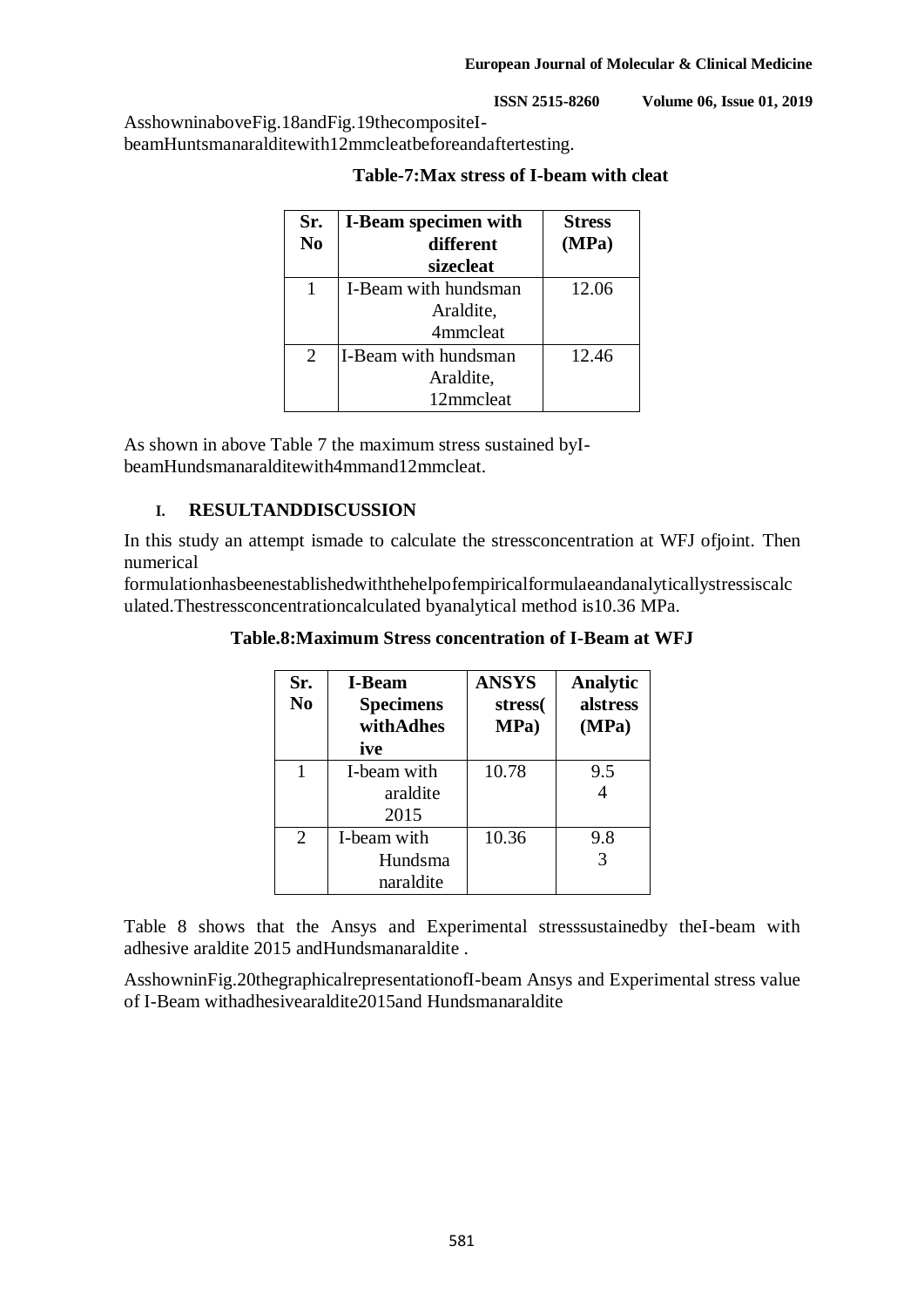#### **European Journal of Molecular & Clinical Medicine**

**Volume 06, Issue 01, 2019** 



.

#### **Fig.20 Maximum Stress concentration of I-Beam at WFJ**

From Table 8 and Fig 20shows that the HundsmanaralditeisbetteradhesiveforjoiningtheWFJbecausethereislessstressconcentratinnas comparetoaraldite2015.

In next step to increase the stress and load carrayingcapacityofcompositeIbeamhundsmanaralditewiththehelpofcleat.Table9showsthattheAnsysandExperimentalstresss ustainedby I-beam with the different size of cleat. Size ofcleatis4mmand 12mm.

| Sr.N | L.<br><b>BeamHundsma</b><br>naralditewithcl<br>eats | <b>ANSYS</b><br><b>Stress</b> (MP<br>$\bf{a}$ | <b>Analytica</b><br>IStress(M<br>Pa) |
|------|-----------------------------------------------------|-----------------------------------------------|--------------------------------------|
|      | beamwith4mmcl<br>eat                                | 12.96                                         | 12.067                               |
|      | I-<br>beamwith12m<br>mcleat                         | 13.64                                         | 12.46                                |

**Table-9:MaximumStressSustainedByI-Beamwithcleat**



**Fig.21MaximumStressSustainedBy I-Beamwithcleats**

Fig.21 shows that the graphical representation of Ansysand Experimental stress sustained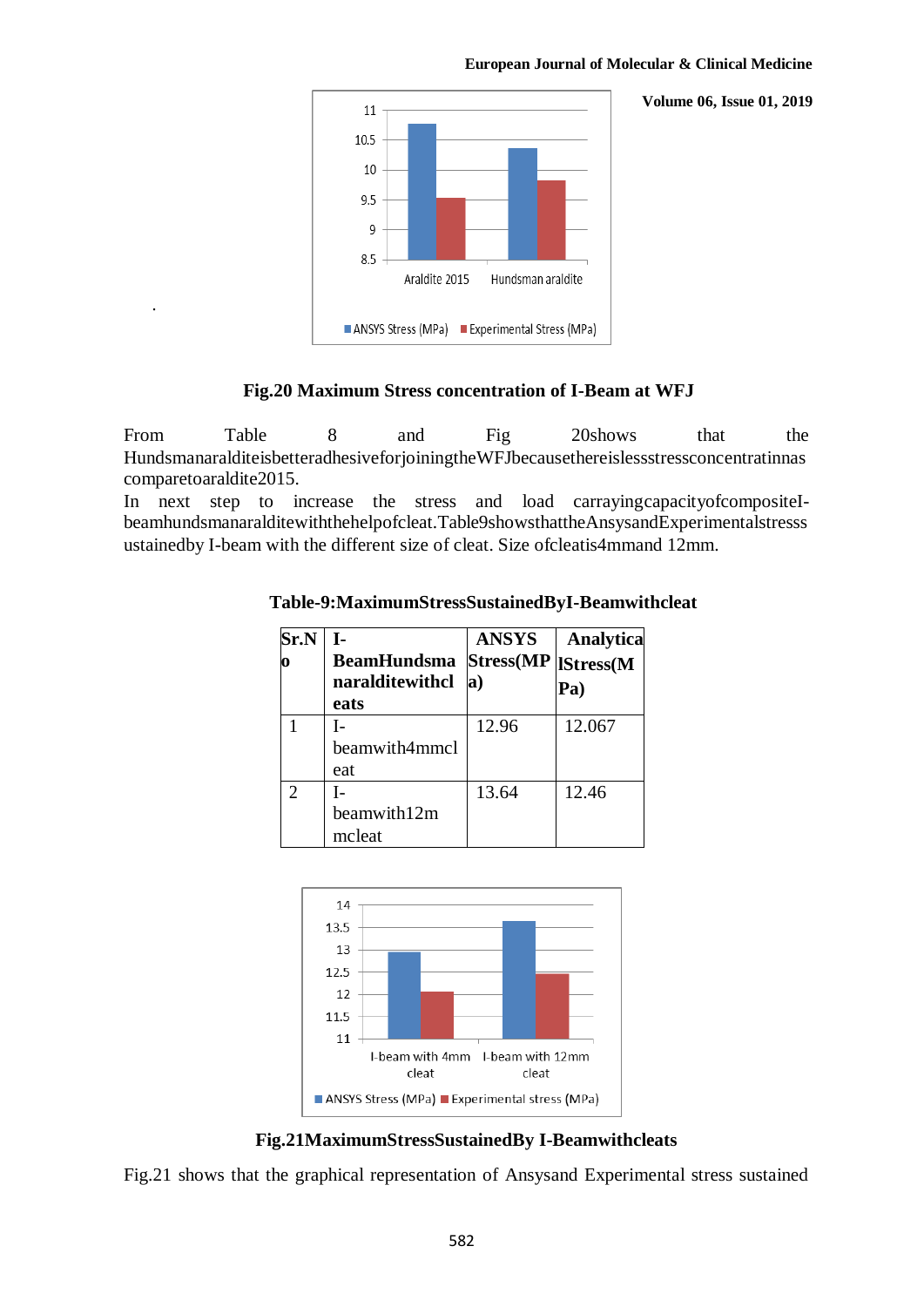#### **European Journal of Molecular & Clinical Medicine**

**ISSN 2515-8260 Volume 06, Issue 01, 2019**

by I-beam. Table 9showsthatthewhenweincreasethesizeofcleat thenthestressandload carryingcapacityof beam.

The physical testing is carried out to verify the resultsobtained from finite element analysis. From physical testingtheobservedstressatWFJofIbeamwithhundsmanaralditeis9.83MPaandandwithcleat4mmis12.06and12mmis12.46MPa.

All the results obtained in this study are tabulated infollowingTable

|                                   | ess.       |            |  |
|-----------------------------------|------------|------------|--|
| <b>I-beamwith</b>                 | <b>FEA</b> | <b>Exp</b> |  |
| Araldite2015                      | 10.78      | 9.54       |  |
| Hundsman<br>Araldite              | 10.363     | 9.83       |  |
| Hundsman<br>Aralditew<br>ith 4mm  | 12.96      | 12.06      |  |
| Hundsman<br>Aralditew<br>ith 12mm | 13.64      | 12.46      |  |

#### **Table-10: Result summary**

Physical testing results of baseline model it is observed thatthere is only 1.43% difference with FEA results. For themodel confirmation testing is to be carried out FE analysisresultsand physical testingresults.

## **II. CONCLUSION**

Thepresentworkhassuccessfullydemonstratedtheapplication of Design of experiment. The final conclusionsarrived,attheend ofthisworkare asfollows:

CompositeI-

Beamwillbebestoptioninchemicalfactorybecausethereisnoreactionwithacid.Also,itsmainad vantageislowweightascomparedto steel.

The composite I-beam with Hundsman Araldite is betterthan I-beam with araldite 2015 because there is less stressconcentrationatWFJ andloadcarryingcapacityismore.

ThestressandloadcarrayingcapacityofcompositeI-beam with hundsman araldite can be increased by attachingdifferentsizecleatsto web-flangejunction.

## **REFERENCES**

*1.* PotterK.D.,DaviesR.,BarrettM.,GodbehereA.,BateupL.,WisnomM.,andMillsA.,"Heavi lyloadedbondedcompositestructure:design,manufacture and test of `I' beam